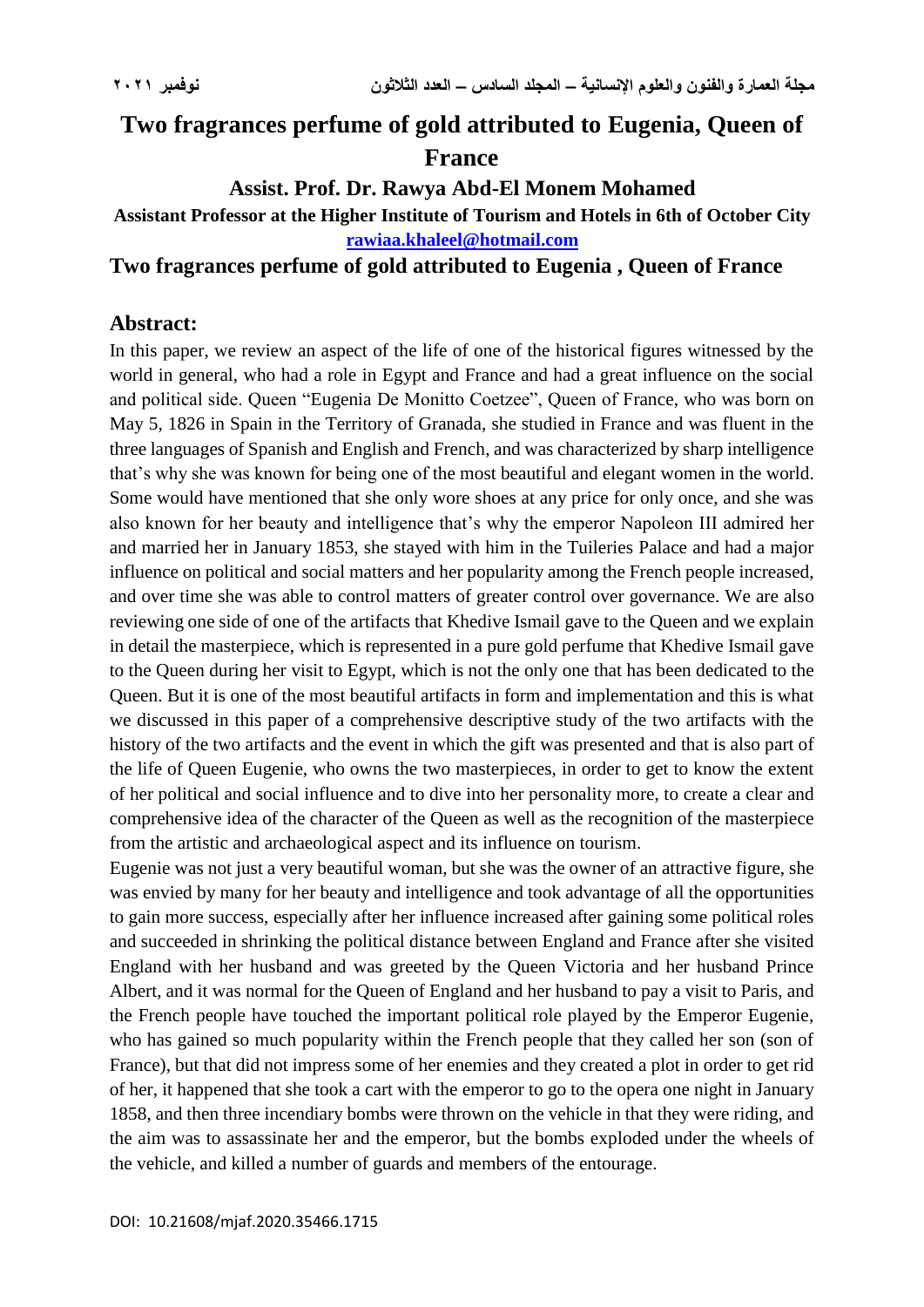The arrangements for princess Eugenie's visit began when Khedive Ismail commissioned the engineer to design a palace on Zamalek Island in 1893, and he constructed the island palace similar to the design of the 'Palace of The Hambra' in Granada in a romantic style and finished its construction in 1899 and it was used as the residence of Empress Eugenie and her entourage during the celebrations of the Suez Canal. Khedive Ismail assigned everyone to serve the palace, which was something similar to the mythical palaces, and when the Khedive learned that the Empress longed for the cherry flowers she loved while she was in Spain, he ordered to bring her bushes to be placed under her bedroom window in the palace.

In 1920 Ad, she had reached the age of ninety-four, she thought of spending the rest of her life in her native country Spain, and she had an old friendship with the queen there, she stayed in Madrid till she became ill and died on 11 July, 1920 AD, due to weakness and senility, she was destined to live till the age of 94 to hear from the place where she lived the news of the fall of empires, kings, princes, friends and all those who loved her during her long life.

Khedive Ismael had dedicated a bedroom of pure gold topped with a red ruby with French words engraved around it that say "at least my eyes will continue to admire you forever" for the Empress Eugenie, and some historians confirmed that Khedive Ismail fell in love with Eugenie and this love story is one of the most famous love stories for the Khedive, it was for him an unusual love that he invited her to attend important events such as the drilling of the Suez Canal, and also she was the reason for the construction of the pyramid street road, when she wanted to see the pyramids and he created this road so she can walks to see the pyramids, and he had also given her two pure gold perfume scents studded with exquisite diamonds and rubies, because of the beauty of these pieces they have been chosen to be the subject of this research and study in our study in terms of manufacture, history and materials.

The research deals with two gold pendants studded with diamonds, which are considered of the most expensive and valuable remains of the upper family antiques in Egypt, where it was made of pure gold decorated with blue enamel and interspersed with pure diamond lobes, pear-shaped mosaics containing a handle on the top that resembles a part of the tree leg and placed in a casting manner in the heart decorated with multi-level pits and under the peeled there is a set of decorative elements in the form of flowers and leaves, all studded with diamonds, rubies and red emeralds. Also, these flowers are executed by digging through the work of lobe houses and placing each lobe inside its own house so that it forms in the end the shape of the flower open leaves, as well as the small plant leaves which is a text house that takes the form of the foliage, a lobe of red sapphire and emerald green has been added to it and interspersed with that coordinated and appropriate set of leaves, flowers and roses coil forms, the upper and lower between them there is an area decorated with blue enamel.